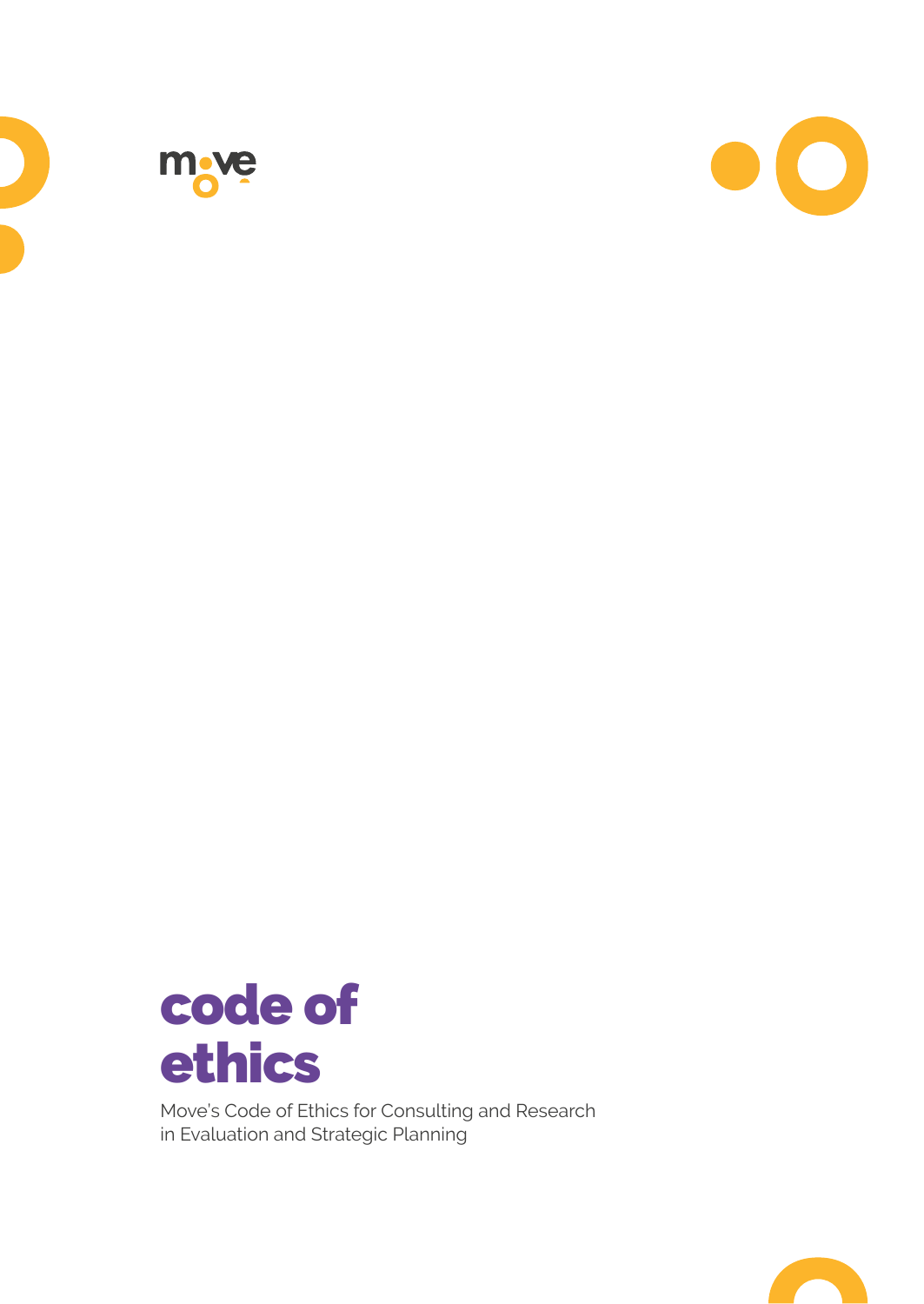This document presents the ethical standards that govern all of Move's consulting activities. This Code of Ethics, in its second edition, is based on the Guiding Principles for Evaluators of the American Evaluation Association, on the Guidelines for Evaluation for Latin America and the Caribbean, under Resolution 510/2016 of the National Healthcare Council and on Move's Theory of Change. It reflects the commitments from all the staff at Move.

**O** 

#### **1 General Provisions**

**Paragraph 1** – Move values and promotes ethical relations and practices in its consultancy activities, promoting human dignity, rights and respect for differences.

**Paragraph 2** – Consultancies should bring benefits to people, to the community and/ or society at large, ensuring the greatest positive social impact through respect for civil, social, cultural rights and a sustainable environment.

**Paragraph 3** – The Code herein is founded on three pillars: I. Diversity of actors and plurality of the perceptions of reality. II. Transparency in the information offered to all involved. III. Respect for cultural, ethnic, religious, gender and age diversity of all persons involved. IV. Strict confidentiality of all information obtained and shared. V. Clear and accessible communication to all persons involved.

**Paragraph 4** – The standards set forth in this document will be followed by all professionals working at Move and for Move, including when the company works in alliances or partnerships with other public or private organizations.

**Paragraph 5** – Any and all consulting activities, including pro-bono work, must be guided by the rules expressed herein.

**Paragraph 6** – Standards must be respected at all stages of consulting work, including: I. Negotiation and creation of the proposal. II. Execution of consultancy. III. Reporting of results.

# **2 Negotiation And Creation Of Consulting Proposal**

**Paragraph 7** – Consulting processes should ensure relationships based on honesty, transparency and integrity from the people involved, in order to: I. Negotiate the costs, activities, methodological limitations and scope of results with clients. II. Point out and clarify to clients any possible conflicts of interest that may arise or become visible as a result of the consultancy. III. Decline to consult if the process does not advance the organization or if the requested intervention is deemed unnecessary. IV. Communicate clearly and intelligibly on the progress of the consultancy, as well as on the necessary details for the understanding, interpretation and criticism of the consultancy work.

**Paragraph 8** – Information from customers and organizations will be kept confidential and no information that could potentially harm them will be disclosed.

**Paragraph 9** – Consulting proposals shall be created with attention to gender, ethnic and racial issues, which will influence the information collection and analysis, communication and decision-making processes.



**Código de Ética** Move Social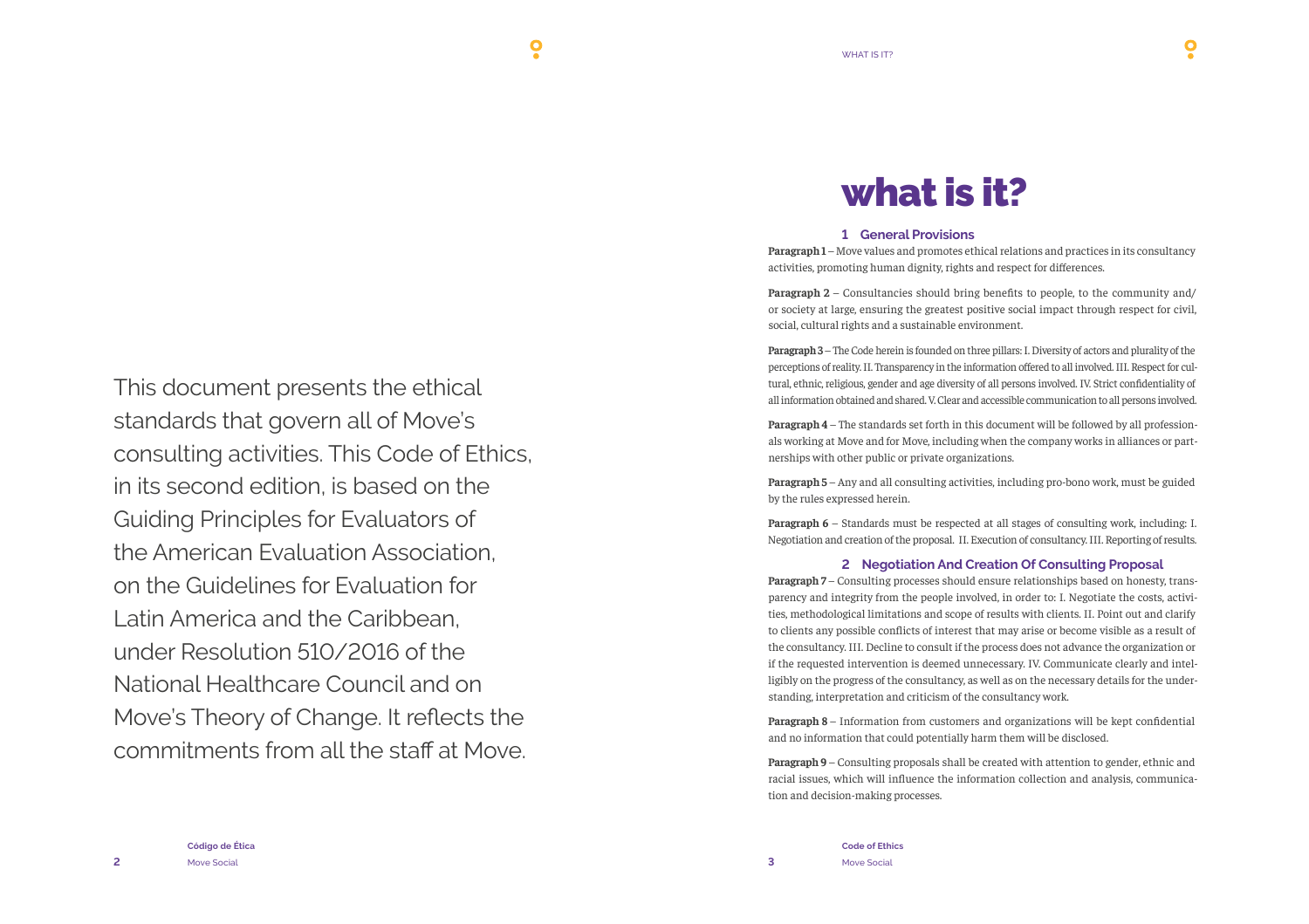**Paragraph 10** – Consultancy proposals should respect the different actors involved in order to seek interventions that balance technical diligence and political sensitivity.

### **3 Execution of the Consultancy**

**Paragraph 11** – The execution of the consultancy must ensure the safety and dignity of all people involved in the processes.

**Paragraph 12** – Data and information collection should comply with the following guidelines: I. Ensure that people who represent different groups, points of view, hierarchical positions and interests are heard, so as to provide elements for the consultancy to triangulate information and avoid unilateral analysis. II. Ensure quantitative and qualitative instruments and methods of analysis that observe and respect cultural, physical and subjective differences such as gender, gender identity, physical and mental disability, age, sexual orientation, religion, social standing, color, race and ethnicity of participants. III. Ensure that persons participating in data collection activities - such as individual and group interviews, printed or digital questionnaires, or observation of activities - do so with informed consent and awareness, with proper understanding of the nature and objectives of the consultancy, the contracting organizations, and that they are involved and interested in the results and the confidential treatment of the information. IV. Search for the most appropriate ways to communicate the results of the evaluation, diagnosis and studies to the information collecting public, always with the intention of expanding access to information and empowering the actors and organizations involved.

**Paragraph 13** – Participation in information gathering activities, whether images, questionnaires, interviews, will always be voluntary at any stage of the consultancy and should only occur after the free and informed consent of the people or groups involved, respecting the following guidelines: I. Information about the consultancy, its objectives, its stages, its products and its contractors must be transmitted in an accessible and transparent manner so that the participant understands it and can deliberately and freely express their willingness to participate, or even refuse participation. II. The right to free participation should also include minors under the age of 18 (consent), insofar as they have full understanding and provided their singularities are respected, ensuring the right of young children not to participate in the proposed activities. III. Any collection of data, information and images of individuals under the age of 18 must be expressly authorized by the legal guardian(s). In these cases, assent does not supersede the need for consent from the responsible guardian. IV. Research conducted within schools, healthcare facilities, social service agencies, public safety institutions and private and public spaces with limited access must be previously authorized by the director/coordinator of these institutions. V. In communities with cultures that recognizes the authority of a lead person or a collective body, such as traditional, indigenous or religious communities, for example, getting authorization for the survey must respect this particularity, without prejudice to individual consent. VI. Commitment from the people involved in the research not to create, maintain or amplify risk or vulnerability situations for individuals and communities, or to harm participants, nor accentuate stigma, prejudice or discrimination.

**Paragraph 14** – The Informed Consent Terms and the instruments for data collection, in

physical or digital format shall specify: I. Name of the program, project, policy and contracting client. II. Justification, goals and procedures of the survey. III. Data and information collection period. IV. Name and contact information of the people responsible for the consultancy. V. Potential risks and harm to participants VI. In the case of non-literate participants, other forms of approval shall be used, such as fingerprints or oral recordings stating their agreement to participate. VII. When participants have visual, hearing or physical disabilities, adaptations should be made to allow for their participation without compromising access to information, and there should be assurance of appropriate access to locations where the activities will be performed. VIII. The confidentiality and privacy of the participants regarding their confidential data, ensuring that their name will not be disclosed or linked to any information, other than as stated in the Informed Consent Form. IX. Possible forms of reimbursement of expenses arising from participation in the research.

**Paragraph 15** – The storage of materials and documents, such as questionnaires, interviews, focus groups, etc., should observe a minimum period according to their type and importance as per the following criteria: Printed materials must remain archived for up to 2 years after the consultancy is considered closed. II. Digital materials such as audios, photographs, transcripts, and field reports must be archived for up to 10 years after the consultancy is considered closed. III. Final reports and infographics in digital format should be archived indefinitely and considered as part of Move's library.

# **4 Communication and Publication of Results**

**Paragraph 16** – In order to strengthen practices and solutions for positive social impact in Brazil, Move reaffirms its commitment to the dissemination of knowledge through articles, seminars and interviews resulting from its consultancy work.

**Paragraph 17** – Client organizations should be consulted regarding the use of consulting content and logos to produce articles, interviews, papers, magazine and book chapters, external and internal reports, posters and other communication materials

**Paragraph 18** – To strengthen civil society organizations, Move will encourage its clients to share knowledge resulting from consultancies, in a format that is accessible to the group or population that was surveyed.

**Paragraph 19** – When the methodological contents and results of the consultancies are disclosed in knowledge sharing spaces, Move is exempt from paying any disclosure fees, patents or royalties and is solely required to obtain the client's authorization for this purpose.

> **This second edition of the Code of Ethics will be in effect as of Apr/04/2017**